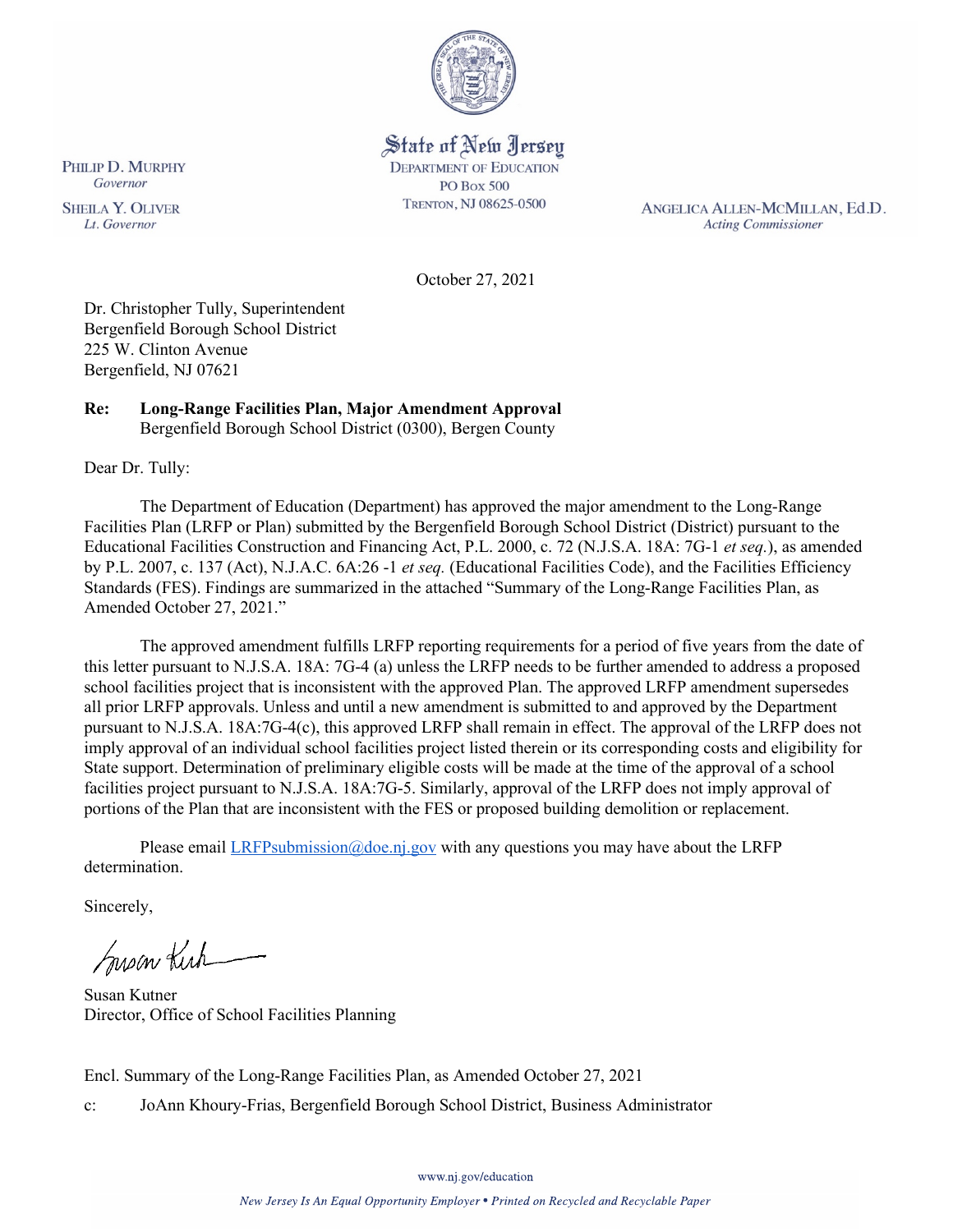# **Bergenfield Borough School District (0300) Summary of the Long-Range Facilities Plan, as Amended October 27, 2021**

The Department of Education (Department) has completed its review of the major amendment to the Long-Range Facilities Plan (LRFP or Plan) submitted by the Bergenfield Borough School District (District) pursuant to the Educational Facilities Construction and Financing Act, P.L. 2000, c. 72 (N.J.S.A. 18A: 7G-1 *et seq.*), as amended by P.L. 2007, c. 137 (Act), N.J.A.C. 6A:26-1 et seq. (Educational Facilities Code), and the Facilities Efficiency Standards (FES).

The following provides a summary of the District's approved amended LRFP. The summary is based on the standards set forth in the Act, the Educational Facilities Code, the FES, District-reported information in the Department's LRFP reporting system, and supporting documentation. The referenced reports in *italic* text are standard reports available on the Department's LRFP website.

## **1. Inventory Overview**

The District is classified as a Regular Operating District (ROD) for funding purposes. It provides services for students in grades PK-12.

The District identified existing and proposed schools, sites, buildings, rooms, and site amenities in its LRFP. Table 1 lists the number of existing and proposed district schools, sites, and buildings. Detailed information can be found in the *School Asset Inventory Report* and the *Site Asset Inventory Report.*

**As directed by the Department, school facilities projects that have received initial approval by the Department and have been approved by the voters, if applicable, are represented as "existing" in the LRFP.** Approved projects that include new construction and/or the reconfiguration/reassignment of existing program space are as follows: n/a.

| Category                                     | <b>Existing</b> | <b>Proposed</b> |
|----------------------------------------------|-----------------|-----------------|
| Number of Schools (assigned DOE school code) |                 |                 |
| Number of School Buildings <sup>1</sup>      |                 |                 |
| Number of Non-School Buildings <sup>2</sup>  |                 |                 |
| Number of Vacant Buildings                   |                 |                 |
| Number of Sites                              |                 |                 |

## **Table 1: Number of Schools, School Buildings, and Sites**

Based on the existing facilities inventory submitted by the District:

- Schools using leased buildings (short or long-term):  $n/a$
- Schools using temporary classroom units (TCUs), excluding TCUs supporting construction: n/a
- Vacant/unassigned school buildings:  $n/a$

<span id="page-1-0"></span>*<sup>1</sup>* Includes district-owned buildings and long-term leases serving students in district-operated programs

<span id="page-1-1"></span><sup>&</sup>lt;sup>2</sup> Includes occupied district-owned buildings not associated with a school, such as administrative buildings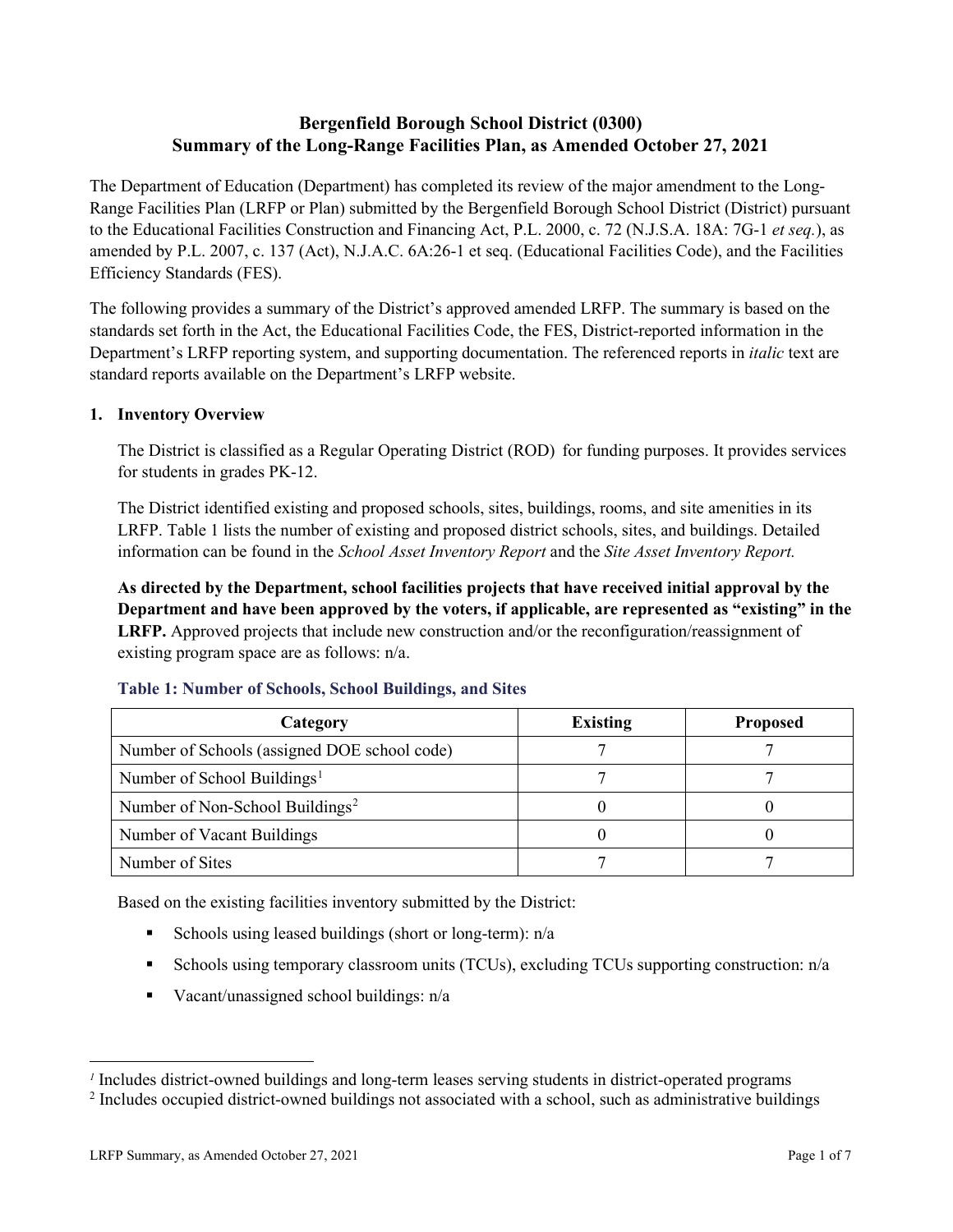Findings:

The Department has determined that the proposed inventory is adequate for approval of the District's LRFP amendment. However, the LRFP determination does not imply approval of an individual school facilities project listed within the LRFP; the District must submit individual project applications for project approval.

## **2. District Enrollments**

The District determined the number of students, or "proposed enrollments," to be accommodated for LRFP planning purposes on a district-wide basis and in each school.

The Department minimally requires the submission of a standard cohort-survival projection using historic enrollment data from the Application for School State Aid (ASSA) or NJ Smart. The cohort-survival method projection method forecasts future students based upon the survival of the existing student population as it moves from grade to grade. A survival ratio of less than 1.00 indicates a loss of students, while a survival ratio of more than 1.00 indicates the class size is increasing. For example, if a survival ratio tracking first to second grade is computed to be 1.05, the grade size is increasing by 5% from one year to the next. The cohort-survival projection methodology works well for communities with stable demographic conditions. Atypical events impacting housing or enrollments, such as an economic downturn that halts new housing construction or the opening of a charter or private school, typically makes a cohort-survival projection less reliable.

## **Proposed enrollments are based on a standard cohort-survival enrollment projection.**

Adequate supporting documentation was submitted to the Department to justify the proposed enrollments. Table 2 provides a comparison of existing and projected enrollments. All totals include special education students.

|                              | <b>Existing Enrollments</b> | <b>District Proposed Enrollments</b> |
|------------------------------|-----------------------------|--------------------------------------|
| <b>Grades</b>                | 2020-21                     | 2024-25                              |
| PK (excl. private providers) | 41                          | 64                                   |
| Grades K to 5                | 1,553                       | 1,444                                |
| Grades 6 to 8                | 855                         | 858                                  |
| Grades 9 to 12               | 1,203                       | 1,291                                |
| <b>Totals PK to 12</b>       | 3,652                       | 3,657                                |

# **Table 2: Enrollments**

Findings:

The Department has determined the District's proposed enrollments to be acceptable for approval of the District's LRFP amendment. The Department will require a current enrollment projection at the time an application for a school facilities project is submitted incorporating the District's most recent enrollments in order to verify that the LRFP's planned capacity is appropriate for the updated enrollments.

# **3. District Practices Capacity**

Based on information provided in the room inventories, District Practices Capacity was calculated for each school building to determine whether adequate capacity is proposed for the projected enrollments based on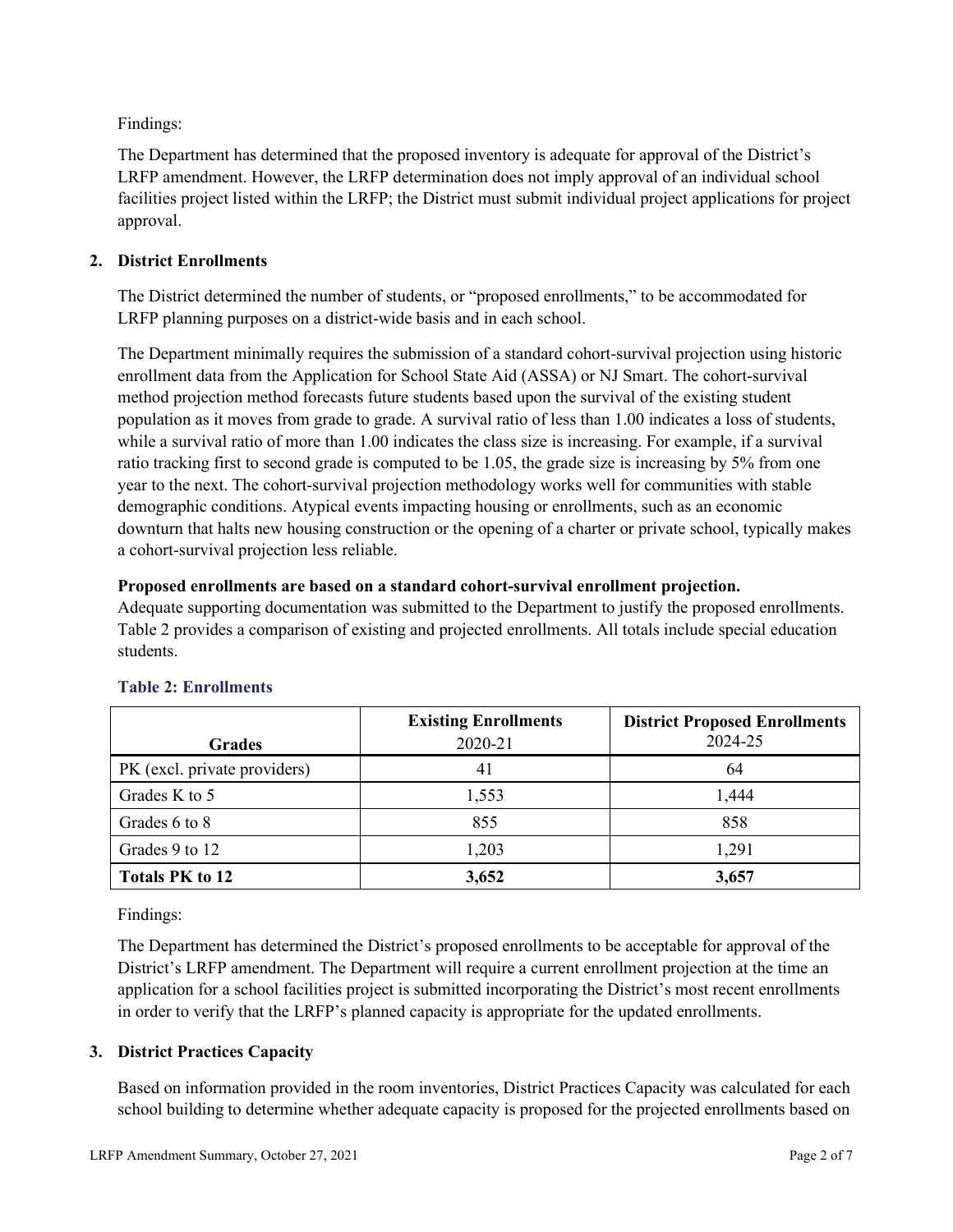district scheduling and class size practices. The capacity totals assume instructional buildings can be fully utilized regardless of school sending areas, transportation, and other operational issues. The calculations only consider district-owned buildings and long-term leases; short term leases and temporary buildings are excluded. **A capacity utilization factor of 90% for classrooms serving grades K-8 and 85% for classrooms serving grades 9-12 is applied in accordance with the FES.** No capacity utilization factor is applied to preschool classrooms.

In certain cases, districts may achieve adequate District Practices Capacity to accommodate enrollments but provide inadequate square feet per student in accordance with the FES, resulting in educational adequacy issues and "Unhoused Students." Unhoused students are considered in the "Functional Capacity" calculations used to determine potential State support for school facilities projects and are analyzed in Section 4.

Table 3 provides a summary of proposed enrollments and existing and proposed District-wide capacities. Detailed information can be found in the LRFP website reports titled *FES and District Practices Capacity Report, Existing Rooms Inventory Report, and Proposed Rooms Inventory Report.*

| <b>Grades</b>              | <b>Proposed</b><br><b>Enrollments</b> | <b>Existing</b><br><b>District</b><br><b>Practices</b><br>Capacity | <b>Existing</b><br>Deviation* | <b>Proposed</b><br><b>District</b><br><b>Practices</b><br>Capacity | <b>Proposed</b><br>Deviation* |
|----------------------------|---------------------------------------|--------------------------------------------------------------------|-------------------------------|--------------------------------------------------------------------|-------------------------------|
| Elementary ( $PK$ to 5)    | 1,508                                 | 1,520.20                                                           | 12.20                         | 1,520.20                                                           | 12.20                         |
| Middle $(6 \text{ to } 8)$ | 858                                   | 818.40                                                             | $-39.60$                      | 818.40                                                             | $-39.60$                      |
| High $(9 \text{ to } 12)$  | 1,291                                 | 1,290.30                                                           | $-0.70$                       | 1,290.30                                                           | $-0.70$                       |
| <b>District Totals</b>     | 3,657                                 | 3,628.90                                                           | $-28.10$                      | 3,628.90                                                           | $-28.10$                      |

## **Table 3: District Practices Capacity Analysis**

*\* Positive numbers signify surplus capacity; negative numbers signify inadequate capacity. Negative values for District Practices capacity are acceptable for approval if proposed enrollments do not exceed 100% capacity utilization.*

Considerations:

- Based on the proposed enrollments and existing room inventories, the District is projected to have inadequate capacity for the following grade groups, assuming all school buildings can be fully utilized (100% capacity utilization): n/a
- Adequate justification has been provided by the District if the proposed capacity for a school significantly deviates from the proposed enrollments. Generally, surplus capacity is acceptable for LRFP approval if additional capacity is not proposed through new construction.

## Findings:

The Department has determined that proposed District capacity, in accordance with the proposed enrollments, is adequate for approval of the District's LRFP amendment. The Department will require a current enrollment projection at the time an application for a school facilities project is submitted, incorporating the District's most recent Fall Enrollment Report, in order to verify that the LRFP's planned capacity meets the District's updated enrollments.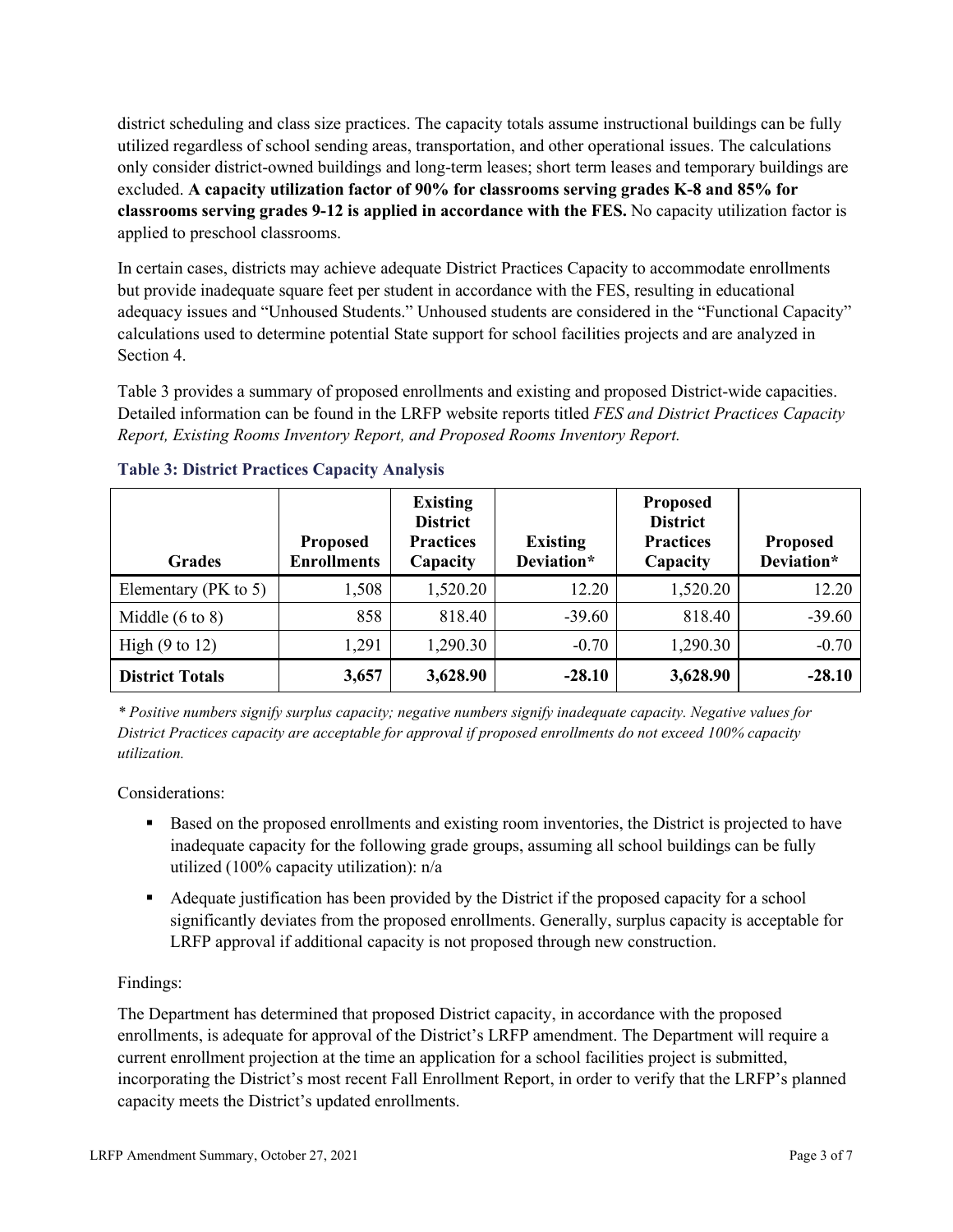#### **4. New Construction Funding Eligibility**

*Functional Capacity* was calculated and compared to the proposed enrollments to provide a **preliminary estimate** of Unhoused Students and new construction funding eligibility. **A final determination will be made at the time of project application approval.**

*Functional Capacity* is the adjusted gross square footage of a school building *(total gross square feet minus excluded space)* divided by the minimum area allowance per full-time equivalent student for the grade level contained therein. *Unhoused Students* is the number of students projected to be enrolled in the District that exceeds the Functional Capacity of the District's schools pursuant to N.J.A.C. 6A:26-2.2(c). *Excluded Square Feet* includes (1) square footage exceeding the FES for any pre-kindergarten, kindergarten, general education, or self-contained special education classroom; (2) grossing factor square footage *(corridors, stairs, mechanical rooms, etc.)* that exceeds the FES allowance, and (3) square feet proposed to be demolished or discontinued from use. Excluded square feet may be revised during the review process for individual school facilities projects.

Table 4 provides a preliminary assessment of the Functional Capacity, Unhoused Students, and Estimated Maximum Approved Area for Unhoused Students for each FES grade group. The calculations exclude temporary facilities and short-term leased buildings. School buildings proposed for whole or partial demolition or reassignment to a non-school use are excluded from the calculations pending project application review. If a building is proposed to be reassigned to a different school, the square footage is applied to the proposed grades after reassignment. Buildings that are not assigned to a school are excluded from the calculations. In addition, only preschool students eligible for state funding (former ECPA students) are included. Detailed information concerning the calculations can be found in the *Functional Capacity and Unhoused Students Report* and the *Excluded Square Footage Report.*

| Category                                     | $PK/K$ to 5 | 6 to 8    | 9 to 12  | <b>Total</b> |
|----------------------------------------------|-------------|-----------|----------|--------------|
| Eligible PK /K-12 Proposed Enrollments       | 1,508       | 858       | 1,291    |              |
| FES Area Allowance (SF/student)              | 125.00      | 134.00    | 151.00   |              |
| <b>Prior to Completion of Proposed Work:</b> |             |           |          |              |
| <b>Existing Gross Square Feet</b>            | 176,466     | 87,638    | 201,136  | 465,240      |
| <b>Adjusted Gross Square Feet</b>            | 157,975     | 83,259    | 196,554  | 437,788      |
| <b>Adjusted Functional Capacity</b>          | 1,263.80    | 621.34    | 1,301.68 |              |
| <b>Unhoused Students</b>                     | 244.20      | 236.66    | 0.00     |              |
| Est. Max. Area for Unhoused Students         | 30,525.00   | 31,712.60 | 0.00     |              |
| <b>After Completion of Proposed Work:</b>    |             |           |          |              |
| Gross Square Feet                            | 176,466     | 87,638    | 201,136  | 465,240      |
| New Gross Square Feet                        | $\theta$    | 0         | $\theta$ | $\Omega$     |
| <b>Adjusted Gross Square Feet</b>            | 157,975     | 83,259    | 196,554  | 437,788      |
| <b>Functional Capacity</b>                   | 1,263.80    | 621.34    | 1,301.68 |              |
| <b>Unhoused Students after Construction</b>  | 244.20      | 236.66    | 0.00     |              |
| Est. Max. Area Remaining                     | 30,525.00   | 31,712.60 | 0.00     |              |

#### **Table 4: Estimated Maximum Approved Area for Unhoused Students**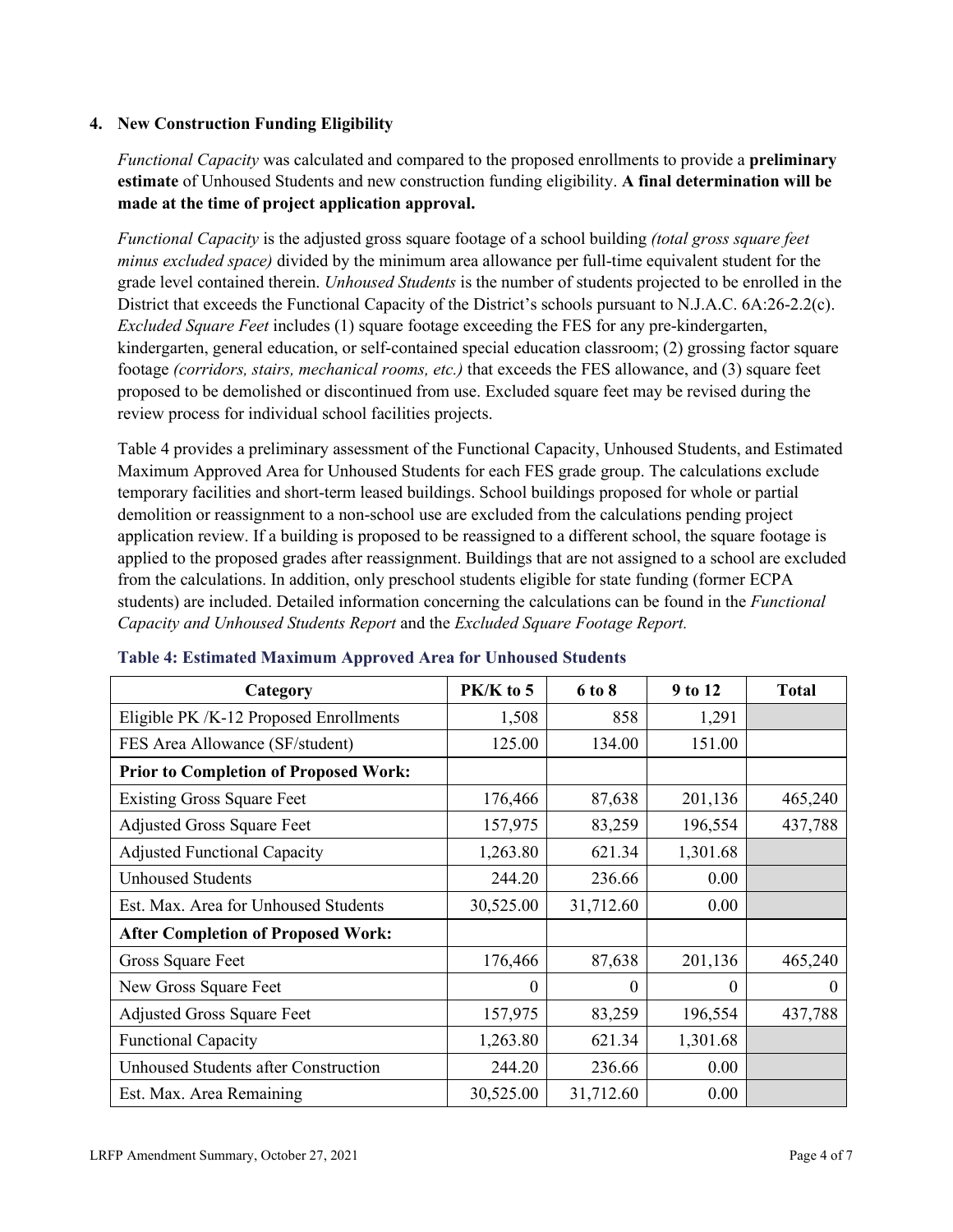Facilities used for non-instructional or non-educational purposes are ineligible for State support under the Act. However, projects for such facilities shall be reviewed by the Department to determine whether they are consistent with the District's LRFP and whether the facility, if it is to house students (full or part time) conforms to educational adequacy requirements. These projects shall conform to all applicable statutes and regulations.

Estimated costs represented in the LRFP by the District are for capital planning purposes only. The estimates are not intended to represent preliminary eligible costs or final eligible costs of approved school facilities projects.

Considerations:

- The District does not have approved projects pending completion, as noted in Section 1, that impact the Functional Capacity calculations.
- **The Functional Capacity calculations** *exclude* square feet proposed for demolition or discontinuation for the following FES grade groups and school buildings pending a feasibility study and project review: n/a.
- Based on the preliminary assessment, the District has Unhoused Students prior to the completion of proposed work for the following FES grade groups: PK-5, 6-8.
- New construction is proposed for the following FES grade groups: n/a.
- Proposed new construction exceeds the estimated maximum area allowance for Unhoused Students prior to the completion of the proposed work for the following grade groups: n/a.
- The District, based on the preliminary LRFP assessment, will have Unhoused Students after completion of the proposed LRFP work. If the District is projected to have Unhoused Students, adequate justification has been provided to confirm educational adequacy in accordance with Section 6 of this determination.

## Findings:

Functional Capacity and Unhoused Students calculated in the LRFP are preliminary estimates. Preliminary Eligible Costs (PEC) and Final Eligible Costs (FEC) will be included in the review process for specific school facilities projects. A feasibility study undertaken by the District is required if building demolition or replacement is proposed per N.J.A.C. 6A:26-2.3(b)(10).

## **5. Proposed Work**

The District assessed program space, capacity, and physical plant deficiencies to determine corrective actions. Capital maintenance, or *"system actions,"* address physical plant deficiencies due to operational, building code, and /or life cycle issues. Inventory changes, or *"inventory actions,*" add, alter, or eliminate sites, site amenities, buildings, and/or rooms.

The Act (N.J.S.A. 18A:7G-7b) provides that all school facilities shall be deemed suitable for rehabilitation unless a pre-construction evaluation undertaken by the District demonstrates to the satisfaction of the Commissioner that the structure might pose a risk to the safety of the occupants even after rehabilitation or that rehabilitation is not cost-effective. Pursuant to N.J.A.C. 6A:26-2.3(b)(10), the Commissioner may identify school facilities for which new construction is proposed in lieu of rehabilitation for which it appears from the information presented that new construction is justified, provided, however, that for such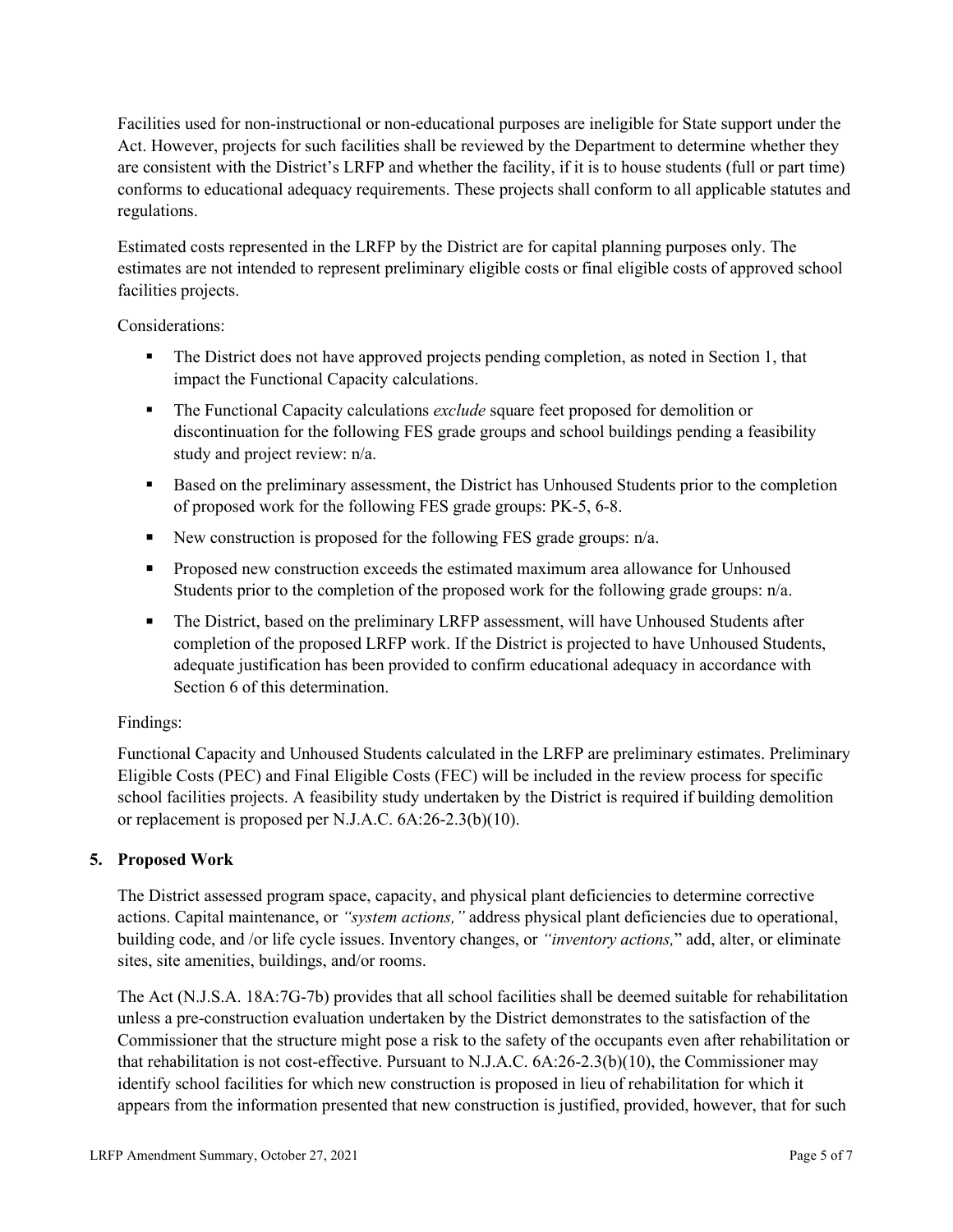school facilities so identified, the District must submit a feasibility study as part of the application for the specific school facilities project. The cost of each proposed building replacement is compared to the cost of additions or rehabilitation required to eliminate health and safety deficiencies and to achieve the District's programmatic model.

Table 5 lists the scope of work proposed for each school based on the building(s) serving their student population. Proposed inventory changes are described in the LRFP website reports titled *"School Asset Inventory Report and "Proposed Room Inventory Report."* Information concerning proposed systems work, or capital maintenance can be found in the "LRFP Systems Action Summary Report."

With the completion of the proposed work, the following schools are proposed to be eliminated: n/a; the following schools are proposed to be added: n/a.

| <b>Proposed Scope of Work</b>                                                                  | <b>Applicable Schools</b>                                                                                                                                |
|------------------------------------------------------------------------------------------------|----------------------------------------------------------------------------------------------------------------------------------------------------------|
| <b>Renovation only (no new construction)</b>                                                   |                                                                                                                                                          |
| System actions only (no inventory actions)                                                     | Bergenfield HS (020); Franklin ES (040);<br>Hoover ES $(050)$ ; Jefferson ES $(060)$ ;<br>Lincoln ES $(070)$ ; Brown MS $(075)$ ;<br>Washington ES (080) |
| Existing inventory actions only (no systems actions)                                           | n/a                                                                                                                                                      |
| Systems and inventory changes                                                                  | n/a                                                                                                                                                      |
| <b>New construction</b>                                                                        |                                                                                                                                                          |
| Building addition only (no systems actions)                                                    | n/a                                                                                                                                                      |
| Renovation and building addition (system, existing<br>inventory, and new construction actions) | n/a                                                                                                                                                      |
| New building on existing site                                                                  | n/a                                                                                                                                                      |
| New building on new or expanded site                                                           | n/a                                                                                                                                                      |
| Site and building disposal (in addition to above scopes)                                       |                                                                                                                                                          |
| Partial building demolition                                                                    | n/a                                                                                                                                                      |
| Whole building demolition                                                                      | n/a                                                                                                                                                      |
| Site and building disposal or discontinuation of use                                           | n/a                                                                                                                                                      |

#### **Table 5: School Building Scope of Work**

#### Findings:

The Department has determined that the proposed work is adequate for approval of the District's LRFP amendment. However, Department approval of proposed work in the LRFP does not imply the District may proceed with a school facilities project. The District must submit individual project applications with cost estimates for Department project approval. Both school facilities project approval and other capital project review require consistency with the District's approved LRFP.

## **6. Proposed Room Inventories and the Facilities Efficiency Standards**

The District's proposed school buildings were evaluated to assess general educational adequacy in terms of compliance with the FES area allowance pursuant to N.J.A.C. 6A:26-2.2 and 2.3.